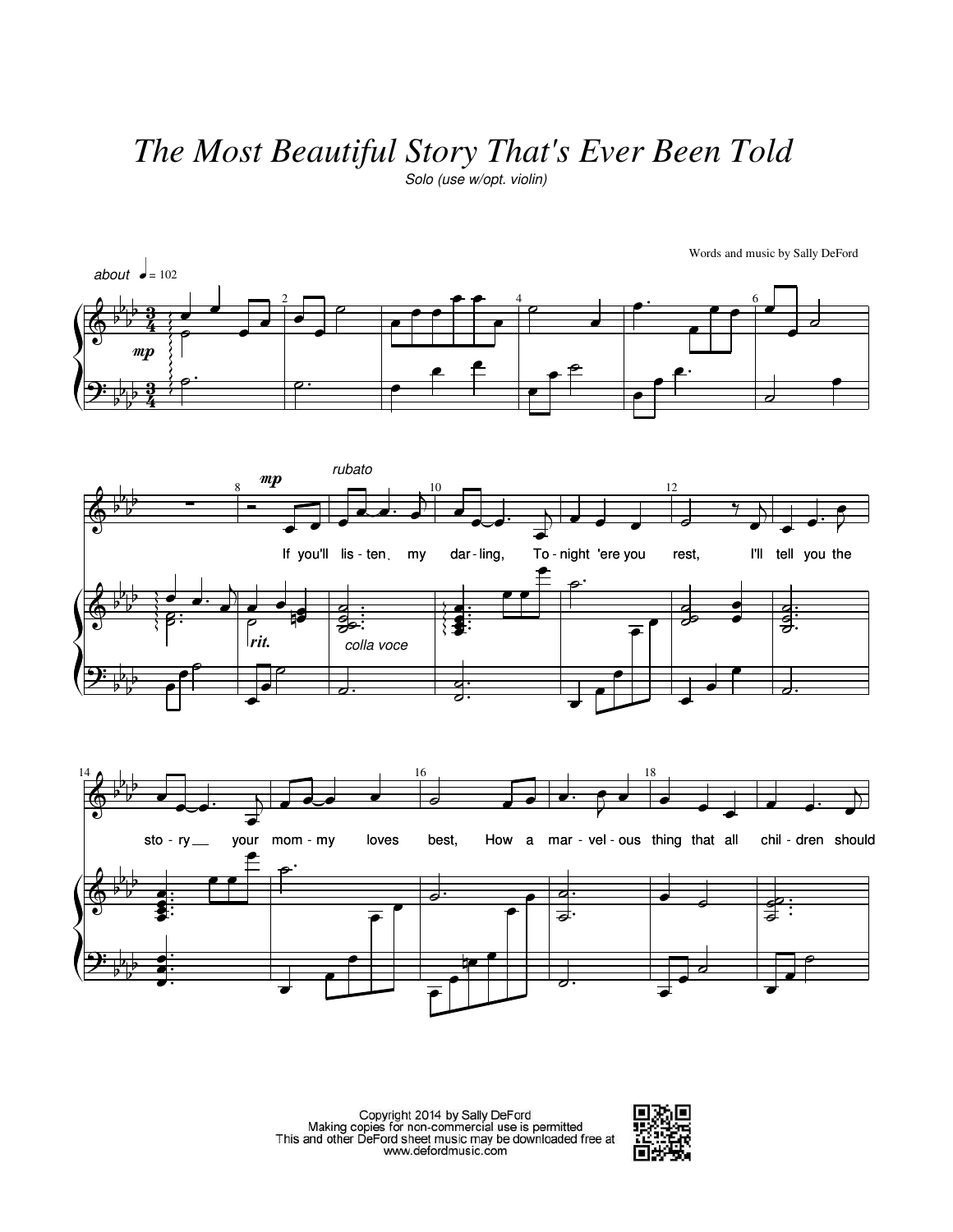





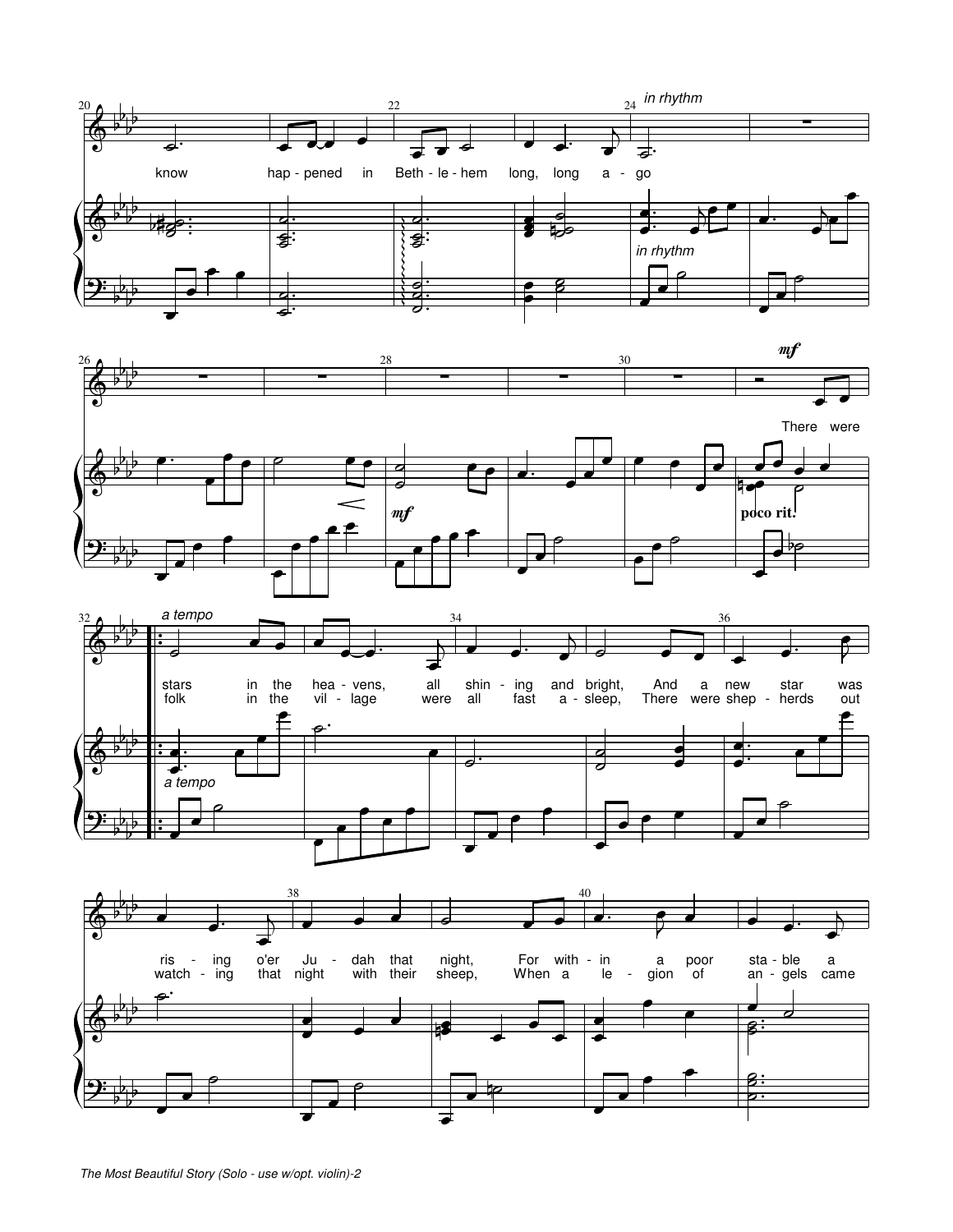

The Most Beautiful Story (Solo-use w/opt. violin)-3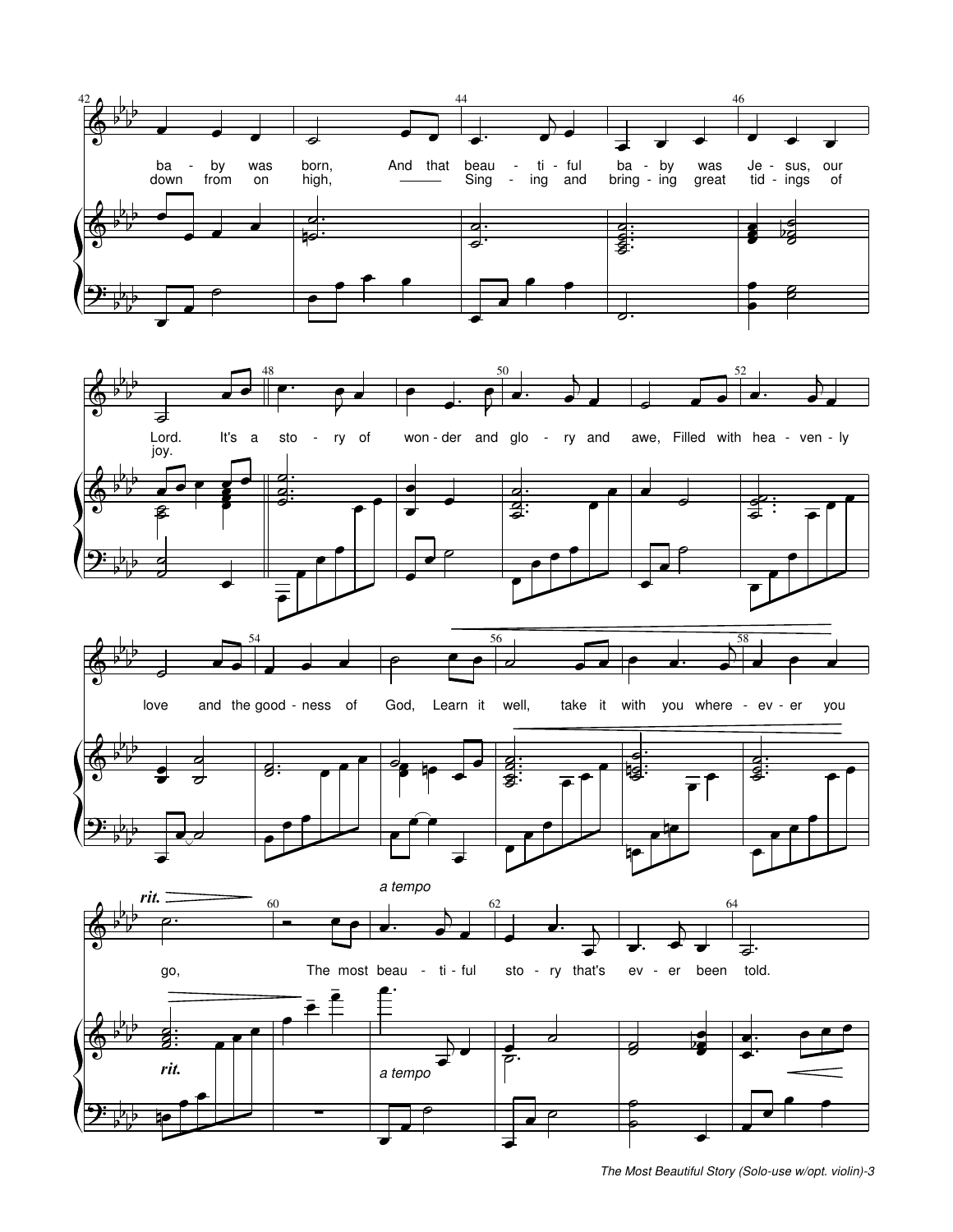







The Most Beautiful Story (Solo - use w/opt. violin)-4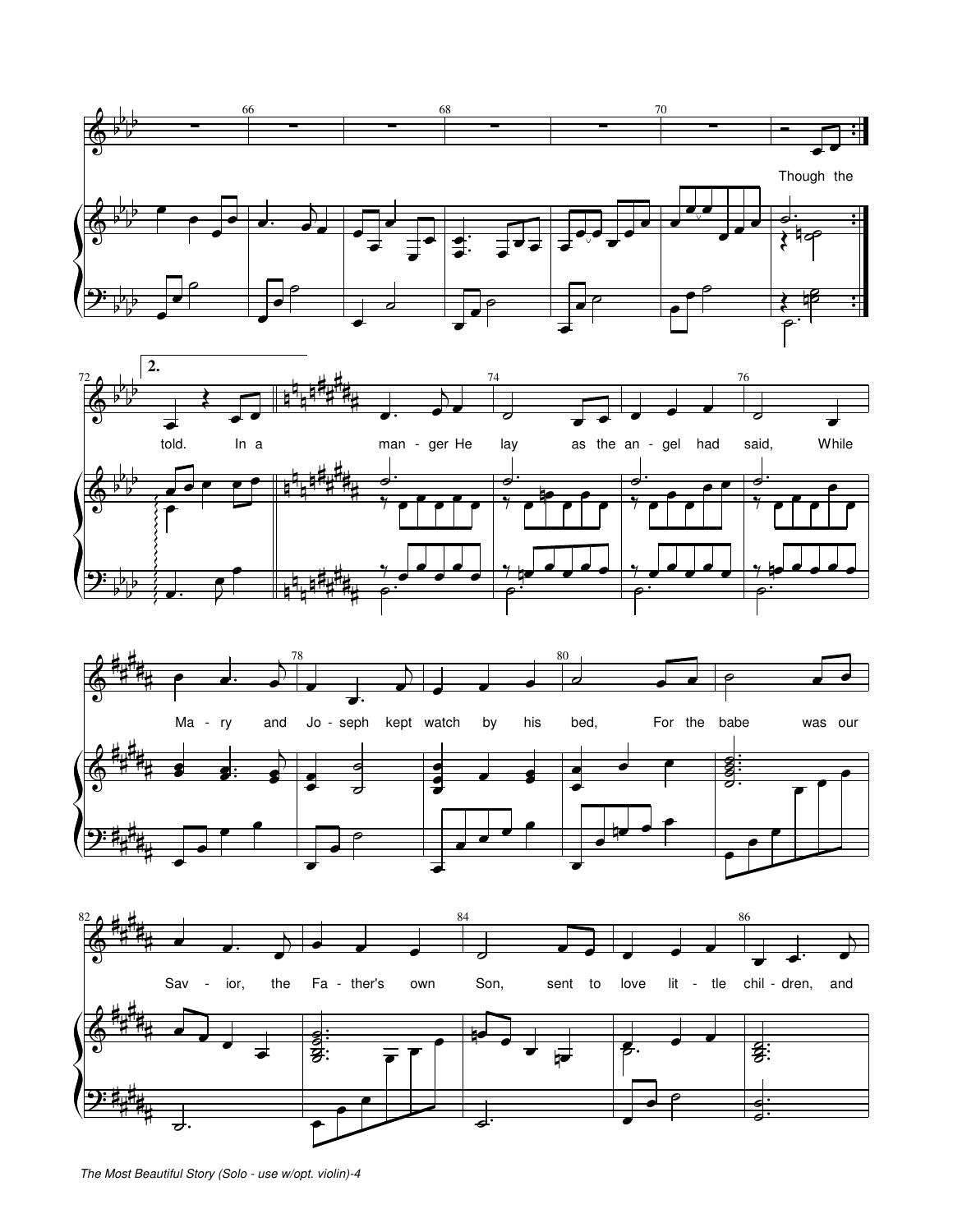







The Most Beautiful Story (Solo-use w/opt. violin)-5